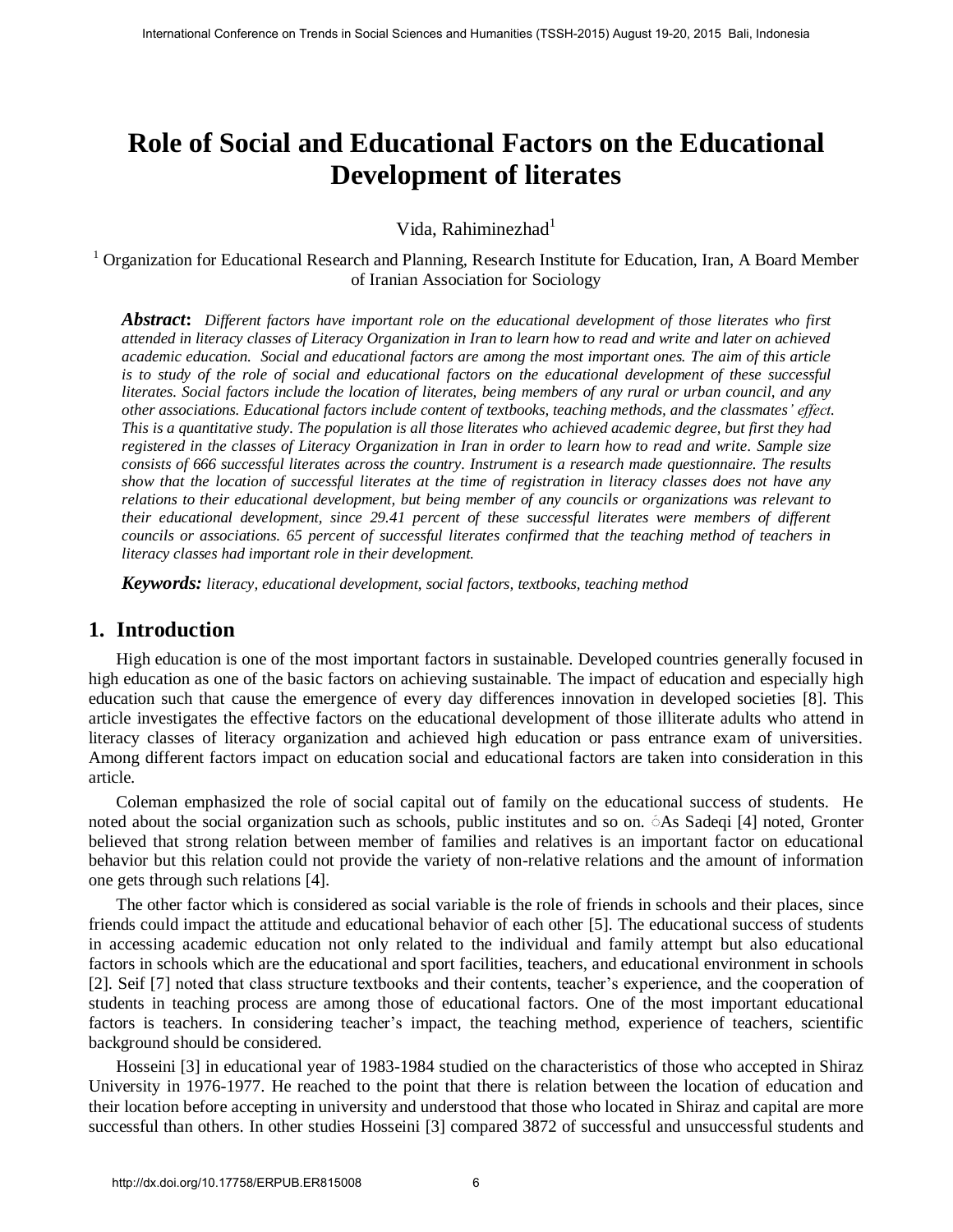find that the average of successful students during high school are higher than unsuccessful students and those students who belong to average classes are more successful than those who belong to low classes.

This is a survey research. Population includes all those successful literates who attended in literacy classes and then either completed their high education, and achieved university degree or at the moment study in any universities in Iran. There are 1314 successful literates in Iran according to database provided in 2005. Sample size equals to the whole population and research instrument is research made questionnaire. Questionnaire includes 27 items include choices of two to seven. Content validity of questionnaire is confirmed by scholars and reliability of items is assessed by the use of Cronbach test which was 75 percent. In descriptive analysis frequency and mean and for inferential statistics chi square test and Spearman correlation coefficient are used. The total number of participants in this research includes 666.

## **2. Operational Definitions**

#### **2.1. Successful literates**

Successful literates are those who attended in literacy classes of literacy organization in Iran and at the moment are students in different universities or achieved university degrees

#### **2.2. Universities**

All those colleges and universities which provide university degree which include different colleges, Payame Noor University, University of Applied Science, public universities [6].

#### **2.3. Social factors**

Social factors in this study include the location where the literates attend in literacy classes for the first time either in urban or rural areas and being member of any councils or associations.

#### **2.4. Educational factors**

These factors are contents of textbooks, methodology and behavior of teachers and classmates of literates at the time of attending in literacy classes.

## **3. Participants**

Questionnaire is sent to all provinces and just 666 are completed. The distribution of questionnaire is shown in table no. 1.

| ability of items is assessed by the use of Cronbach test which was 75 percent. In descriptive a<br>total number of participants in this research includes 666.<br><b>Operational Definitions</b> |                                     |                                | I that the average of successful students during high school are higher than unsuccessful students an<br>dents who belong to average classes are more successful than those who belong to low classes.<br>This is a survey research. Population includes all those successful literates who attended in literacy<br>then either completed their high education, and achieved university degree or at the moment study<br>versities in Iran. There are 1314 successful literates in Iran according to database provided in 2005.<br>e equals to the whole population and research instrument is research made questionnaire. Questi<br>ludes 27 items include choices of two to seven. Content validity of questionnaire is confirmed by schol |  |
|--------------------------------------------------------------------------------------------------------------------------------------------------------------------------------------------------|-------------------------------------|--------------------------------|-----------------------------------------------------------------------------------------------------------------------------------------------------------------------------------------------------------------------------------------------------------------------------------------------------------------------------------------------------------------------------------------------------------------------------------------------------------------------------------------------------------------------------------------------------------------------------------------------------------------------------------------------------------------------------------------------------------------------------------------------|--|
|                                                                                                                                                                                                  |                                     |                                | quency and mean and for inferential statistics chi square test and Spearman correlation coefficient an                                                                                                                                                                                                                                                                                                                                                                                                                                                                                                                                                                                                                                        |  |
|                                                                                                                                                                                                  |                                     |                                |                                                                                                                                                                                                                                                                                                                                                                                                                                                                                                                                                                                                                                                                                                                                               |  |
| . Successful literates<br>ment are students in different universities or achieved university degrees                                                                                             |                                     |                                | Successful literates are those who attended in literacy classes of literacy organization in Iran and                                                                                                                                                                                                                                                                                                                                                                                                                                                                                                                                                                                                                                          |  |
| . Universities<br>or University, University of Applied Science, public universities [6].                                                                                                         |                                     |                                | All those colleges and universities which provide university degree which include different colleges, 1                                                                                                                                                                                                                                                                                                                                                                                                                                                                                                                                                                                                                                       |  |
| <b>Social factors</b><br>er in urban or rural areas and being member of any councils or associations.                                                                                            |                                     |                                | Social factors in this study include the location where the literates attend in literacy classes for the fill                                                                                                                                                                                                                                                                                                                                                                                                                                                                                                                                                                                                                                 |  |
| . Educational factors<br>time of attending in literacy classes.                                                                                                                                  |                                     |                                | These factors are contents of textbooks, methodology and behavior of teachers and classmates of lite                                                                                                                                                                                                                                                                                                                                                                                                                                                                                                                                                                                                                                          |  |
| <b>Participants</b>                                                                                                                                                                              |                                     |                                |                                                                                                                                                                                                                                                                                                                                                                                                                                                                                                                                                                                                                                                                                                                                               |  |
| able no. 1.                                                                                                                                                                                      |                                     |                                | Questionnaire is sent to all provinces and just 666 are completed. The distribution of questionnaire is                                                                                                                                                                                                                                                                                                                                                                                                                                                                                                                                                                                                                                       |  |
|                                                                                                                                                                                                  |                                     |                                | TABLE I: Distribution of participants in this study in 2015                                                                                                                                                                                                                                                                                                                                                                                                                                                                                                                                                                                                                                                                                   |  |
|                                                                                                                                                                                                  | <b>Province</b><br>Kermanshah       | Frequency<br>102               | Parentage<br>15/3                                                                                                                                                                                                                                                                                                                                                                                                                                                                                                                                                                                                                                                                                                                             |  |
|                                                                                                                                                                                                  | Ardebil                             | 89                             | 13/4                                                                                                                                                                                                                                                                                                                                                                                                                                                                                                                                                                                                                                                                                                                                          |  |
|                                                                                                                                                                                                  | East                                | 85                             | 12/8                                                                                                                                                                                                                                                                                                                                                                                                                                                                                                                                                                                                                                                                                                                                          |  |
|                                                                                                                                                                                                  | Azarbayejan                         |                                |                                                                                                                                                                                                                                                                                                                                                                                                                                                                                                                                                                                                                                                                                                                                               |  |
|                                                                                                                                                                                                  |                                     |                                |                                                                                                                                                                                                                                                                                                                                                                                                                                                                                                                                                                                                                                                                                                                                               |  |
|                                                                                                                                                                                                  | Zanjan                              | 74                             | 11/1                                                                                                                                                                                                                                                                                                                                                                                                                                                                                                                                                                                                                                                                                                                                          |  |
|                                                                                                                                                                                                  | Lorestan                            | 60                             | 9/0                                                                                                                                                                                                                                                                                                                                                                                                                                                                                                                                                                                                                                                                                                                                           |  |
|                                                                                                                                                                                                  | Mazandaran                          | 56                             | 8/4                                                                                                                                                                                                                                                                                                                                                                                                                                                                                                                                                                                                                                                                                                                                           |  |
|                                                                                                                                                                                                  | Kohgiloye and<br><b>Boyer Ahmad</b> | 38                             | 5/7                                                                                                                                                                                                                                                                                                                                                                                                                                                                                                                                                                                                                                                                                                                                           |  |
|                                                                                                                                                                                                  | Fars                                | 36                             | 5/4                                                                                                                                                                                                                                                                                                                                                                                                                                                                                                                                                                                                                                                                                                                                           |  |
|                                                                                                                                                                                                  | Kordestan                           | 29                             | 4/4                                                                                                                                                                                                                                                                                                                                                                                                                                                                                                                                                                                                                                                                                                                                           |  |
|                                                                                                                                                                                                  | Khorasan                            | 26                             | 4/0                                                                                                                                                                                                                                                                                                                                                                                                                                                                                                                                                                                                                                                                                                                                           |  |
|                                                                                                                                                                                                  | Razavi                              |                                |                                                                                                                                                                                                                                                                                                                                                                                                                                                                                                                                                                                                                                                                                                                                               |  |
|                                                                                                                                                                                                  | Qom                                 | 24                             | 3/6                                                                                                                                                                                                                                                                                                                                                                                                                                                                                                                                                                                                                                                                                                                                           |  |
|                                                                                                                                                                                                  | Charmahal e<br>Bakhtiyari           | 20                             | 3/0                                                                                                                                                                                                                                                                                                                                                                                                                                                                                                                                                                                                                                                                                                                                           |  |
|                                                                                                                                                                                                  | Esfahan                             | 6                              | 0/9                                                                                                                                                                                                                                                                                                                                                                                                                                                                                                                                                                                                                                                                                                                                           |  |
|                                                                                                                                                                                                  | Markazi                             | 6                              | 0/9                                                                                                                                                                                                                                                                                                                                                                                                                                                                                                                                                                                                                                                                                                                                           |  |
|                                                                                                                                                                                                  | Sistan and                          | 5                              | 0/8                                                                                                                                                                                                                                                                                                                                                                                                                                                                                                                                                                                                                                                                                                                                           |  |
|                                                                                                                                                                                                  | Balochestan                         |                                |                                                                                                                                                                                                                                                                                                                                                                                                                                                                                                                                                                                                                                                                                                                                               |  |
|                                                                                                                                                                                                  | Gilan                               | $\overline{4}$                 | 15/3                                                                                                                                                                                                                                                                                                                                                                                                                                                                                                                                                                                                                                                                                                                                          |  |
|                                                                                                                                                                                                  | Kerman                              | $\mathfrak{Z}$                 | 13/4                                                                                                                                                                                                                                                                                                                                                                                                                                                                                                                                                                                                                                                                                                                                          |  |
|                                                                                                                                                                                                  | Boshehr                             | $\overline{2}$<br>$\mathbf{1}$ | 12/8                                                                                                                                                                                                                                                                                                                                                                                                                                                                                                                                                                                                                                                                                                                                          |  |
|                                                                                                                                                                                                  | Qazvin<br>Sum                       | 666                            | 11/1<br>9/0                                                                                                                                                                                                                                                                                                                                                                                                                                                                                                                                                                                                                                                                                                                                   |  |

| TABLE I: Distribution of participants in this study in 2015 |  |
|-------------------------------------------------------------|--|
|-------------------------------------------------------------|--|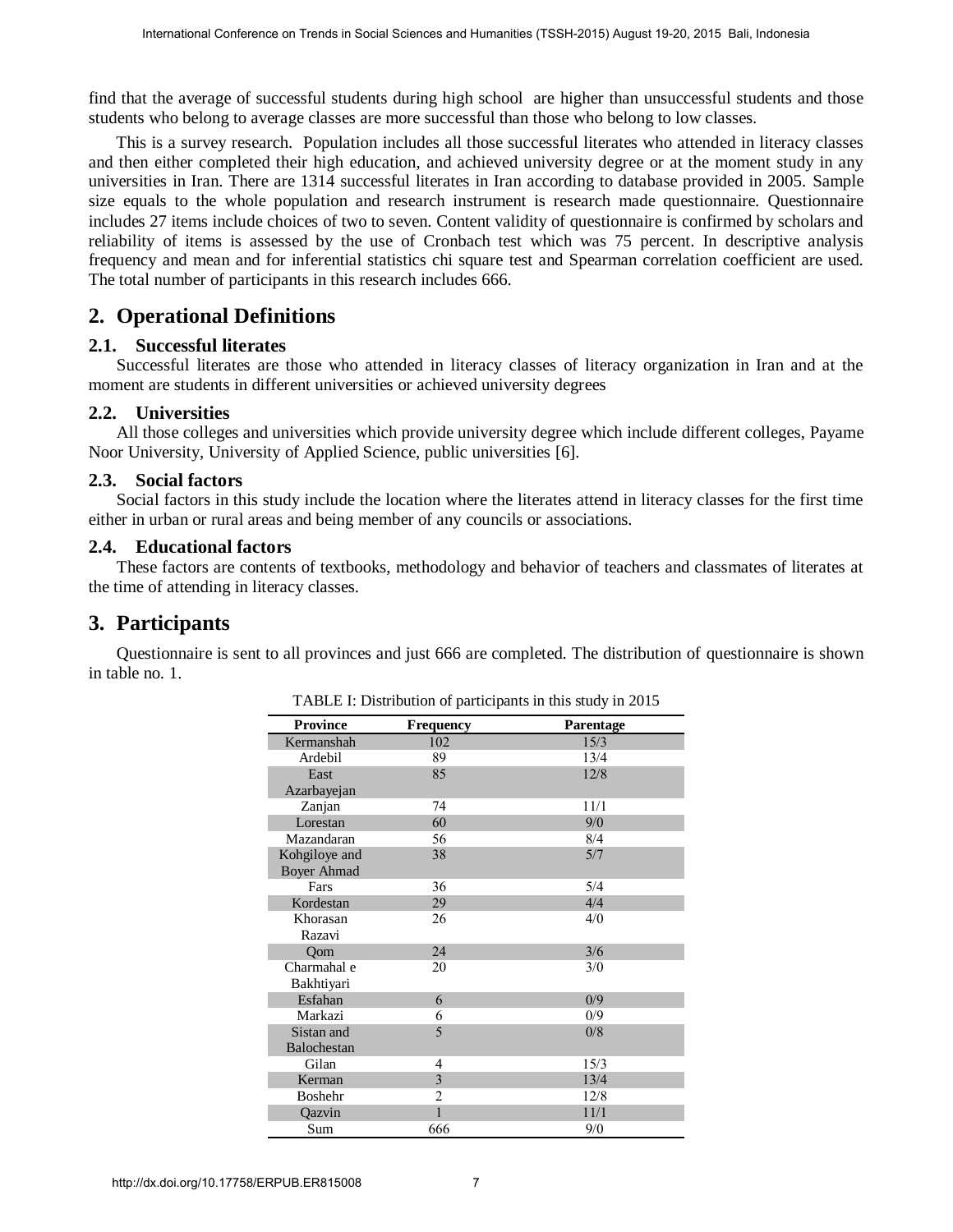Based on table no. 1 Kermanshah province with the number of 102 participants has got first position and central and Isfahan provinces with 6 participants in each both have got the last position in this table.

#### **3.1. Distribution of participant based on their location**

One of the questionnaires's item asking about the location of literates at the time attending in literacy classes. The following table shows the distribution of participants based on their location.

| Location   | <b>Frequency</b>      | Percentage |
|------------|-----------------------|------------|
| urban      | 457                   | 68/6       |
| Rural      | 207                   | 31/1       |
| No answers | $\mathcal{D}_{\cdot}$ | 0/3        |
| Sum        | 666                   | 100        |

TABLE II: Distribution of participants based on their locations

Based on data in table no. 2 about 68.6 percent of participants lived in cities at the time of attending in literacy classes and 31.1 percent lived in urban areas and 0.3 percent did not answer the question.

#### **4. Findings**

Variables investigate as social factors as it is already said includes the location and being member of any council or association in urban or rural areas. Data shows that 58.6 percent of successful literates lived in urban and 31.1 percent lived in rural areas. About 2.4 percent of participants did not answer where they lived at the time of attending in literacy classes. In order to examine the relation between successful literates and their location Chi-square test is used. The amount of this test equals to 1.910 with freedom degree of 3 which means there are not any significant relation between their location and educational development of literates.

From total number of 666 participants 632 (94.9 percent) answer the question that whether they were the member of any councils or associations, which 144 women out of 533 women (27.06 percent) declared that they were member of one of the councils and associations, while 25 men (25.25 percent) from the total number of 99 admitted that they had gotten the membership of one council. The percentage of successful literates who were a member of any council includes 25.98 percent of associate degree, 25.38 percent of bachelor degree, and 29.41 percent of Master or PhD. degree. As it is shown the highest frequency belong to those who had master or PhD. degree. Fracence on Trends in Social Science or Units in Social Sciences and the matter of 102 participants has get first positive and Humanities and Humanities (TSSH-2015) August 19-20, 2015 Bali, 19-20, 2015 Balis and Humanitie

The relation between education development and being member of any council is investigated through Chisquare. The amount of Chi-square equals to 15.396 with freedom degree of 6 which is significant in less level of 0.05. It means that there is a relationship between educational development of literates and their membership in any council or associations.

Variables of educational factors which have taken into consideration are teaching method and behavior of teachers, contents of textbooks, and classmates at the time of attending in literacy classes. Data shows that 68.5 percent of participants are in belief that teaching method and behavior of teachers are the most important factors in their educational development, and then the contents of the text books with 16.8 percent and the last position belongs to the classmates with 9.6 percent.

### **5. Conclusion**

The aim of this article is to investigate over the relation between social and educational factors with the educational development of those adult literate who first attended in literacy classes of Literacy Organization in Iran and later could achieve university degrees. The methodology of this research is survey. The instrument is research made questionnaire. Among 1314 successful literate based on database in 2005 [1] just 666 persons participated in this study. The study shows that the location of successful literate at the time of registering in literacy classes does not have any relation with their developmental education, but there is relation between